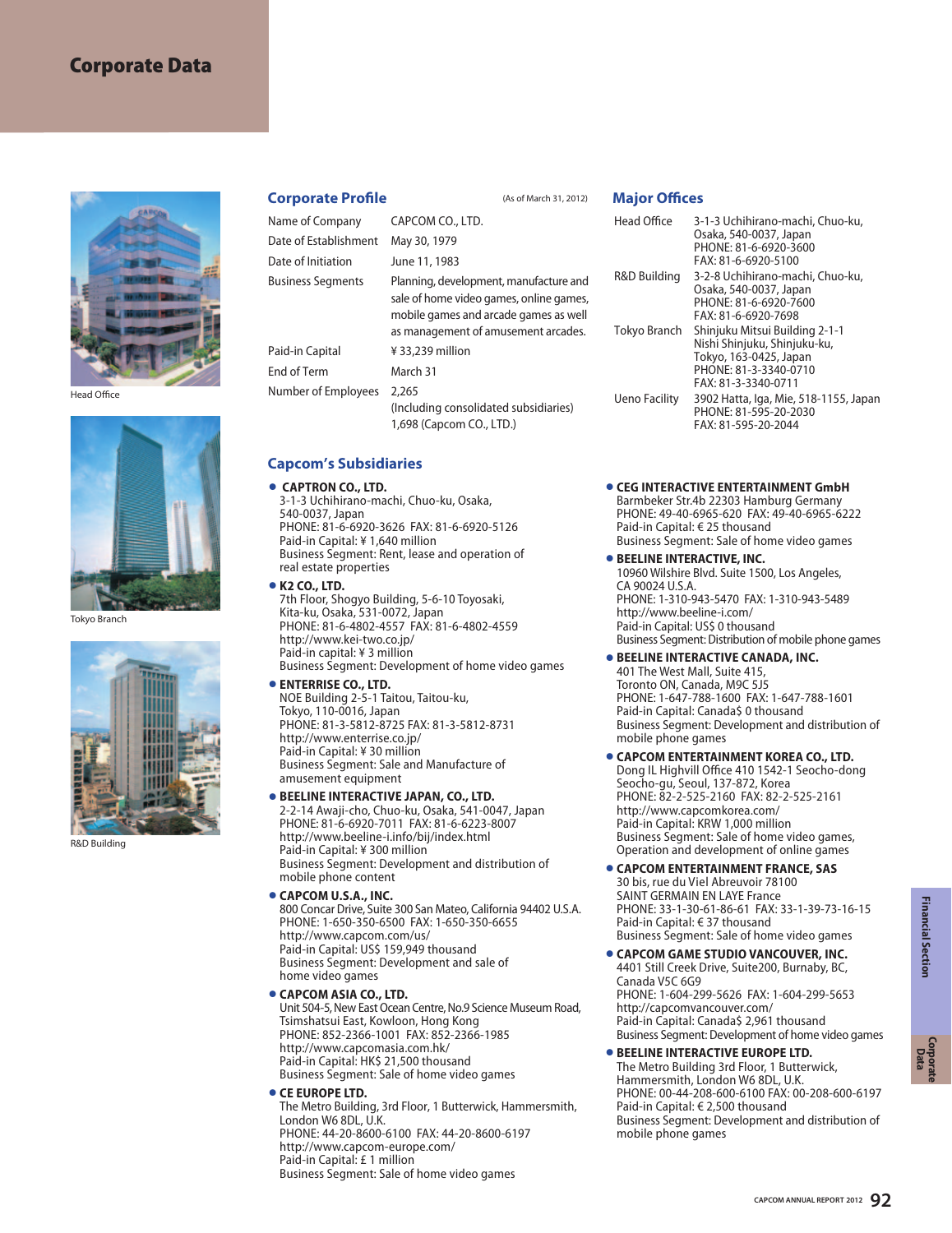## **A–D**

#### **Amusement arcades**

Amusement arcades are operated in many types of formats. Two frequent formats are arcades within shopping centers and arcades in separate buildings along highways.

### **Amusement equipment (commercial use)**

These arcade machines that are used at amusement arcades and other locations allow visitors to enjoy games in a manner that is not possible at home. Categories of these machines include medal games, prize games, video games and other types of games.

#### **ARPPU**

Average revenue per paid user at Capcom is primarily the average monthly revenue per paid user of the company's social games.

#### **Cannibalization**

When user movement between different genres, such as home video games, online games and mobile games, causes erosion and competition in the market.

#### **Casual users**

Beginning game players who usually do not play video games for a long time.

### **CERO**

The Computer Entertainment Rating Organization, which is a non-profit organization located in Japan, issues age-appropriateness ratings for computer games as the selection of these games becomes more diverse along with the increasing popularity of computer entertainment. These ratings provide information that is required to select game software. The objectives are to contribute to the sound development of young people and to maintain a proper level of social ethical standards. (from CERO website) Capcom receives a CERO rating before launching new home video game titles.

## **CESA**

The Computer Entertainment Supplier's Association supports the advancement of the computer entertainment industry by performing studies of the industry as well as research, promotional, educational and other activities. The objectives are to contribute to the sound development of the computer entertainment

industry in Japan and to enriching the lives of the Japanese public. (from CERO website)

#### **Core users (Heavy users)**

Core users are people who are very knowledgeable about video games and have become experts regarding specific games by playing these games for a long time.

#### **Developer**

A company or organization that develops game content.

#### **Downloadable content**

Downloadable content is an intangible form of game content that is sold (distributed) through the Internet and thus requires no physical packaging. This content is available on networks linked to home video game consoles, such as PlayStation Network, Xbox Live and Wii Ware. This content can also be downloaded to a computer and obtained in other ways.

## **F–H**

### **Feature phone**

A feature phone is a conventional cell phone of the type that was used before the emergence of smartphones. Capcom has for some time been distributing relatively simple games based on its game content, ring tones, stand-by screen images and other content for these phones.

#### **First party**

A company or organization that supplies game hardware or platforms.

#### **Freemium**

Freemium is a business model in which users can download a basic game or service at no charge and then pay for additional components and special functions. Freemium is also a generic name of games played in this fashion. It is rapidly increasing market share as game content for mobile phones and smartphones.

#### **Game content**

Game content encompasses game software along with the game's characters, music, images and all other components. This is also called digital content when the content is stored digitally using an intangible format rather than on a physical object such as a disk.

#### **Handheld game console**

This term refers to all game consoles that are small and light enough to be carried with ease.

#### **Hardware (home video game console)**

A dedicated device that is required to operate game software.

#### **Home game console**

Home video games are games being played on a specific type of console. These games are made for home consoles such as the PlayStation 3, Xbox 360 and Wii as well as handheld consoles such as the Nintendo 3DS and PlayStation Vita. Capcom has developed these games for a broad array of consoles.

# **I–L**

### **Internally produced**

The process of developing a product entirely within a single company, rather than outsourcing tasks to a third-party company or organization.

### **Launch title**

Launch title is either the introduction of a title simultaneously with the introduction of a new game console or the product that is launched simultaneously.

#### **License-out**

Granting rights to a third-party company or organization for the use of a Capcom character, title logo or other item.

## **M–P**

### **MT Framework**

"MT Framework" is an integrated game development environment created by Capcom. In particular, this framework provides shared software development tools for about 80% of the development process for games used on the Xbox360, PlayStation 3 and PCs. Using this shared process greatly reduces game development expenses and cuts development time by two-thirds. In response to market needs, Capcom has made the MT Framework compatible with more types of consoles. Currently, the framework can also be used to develop games for the Nintendo 3DS, Wii and iPhone. "MT" stands for meta-tool, multi-thread, multi-target and other characteristics of this framework.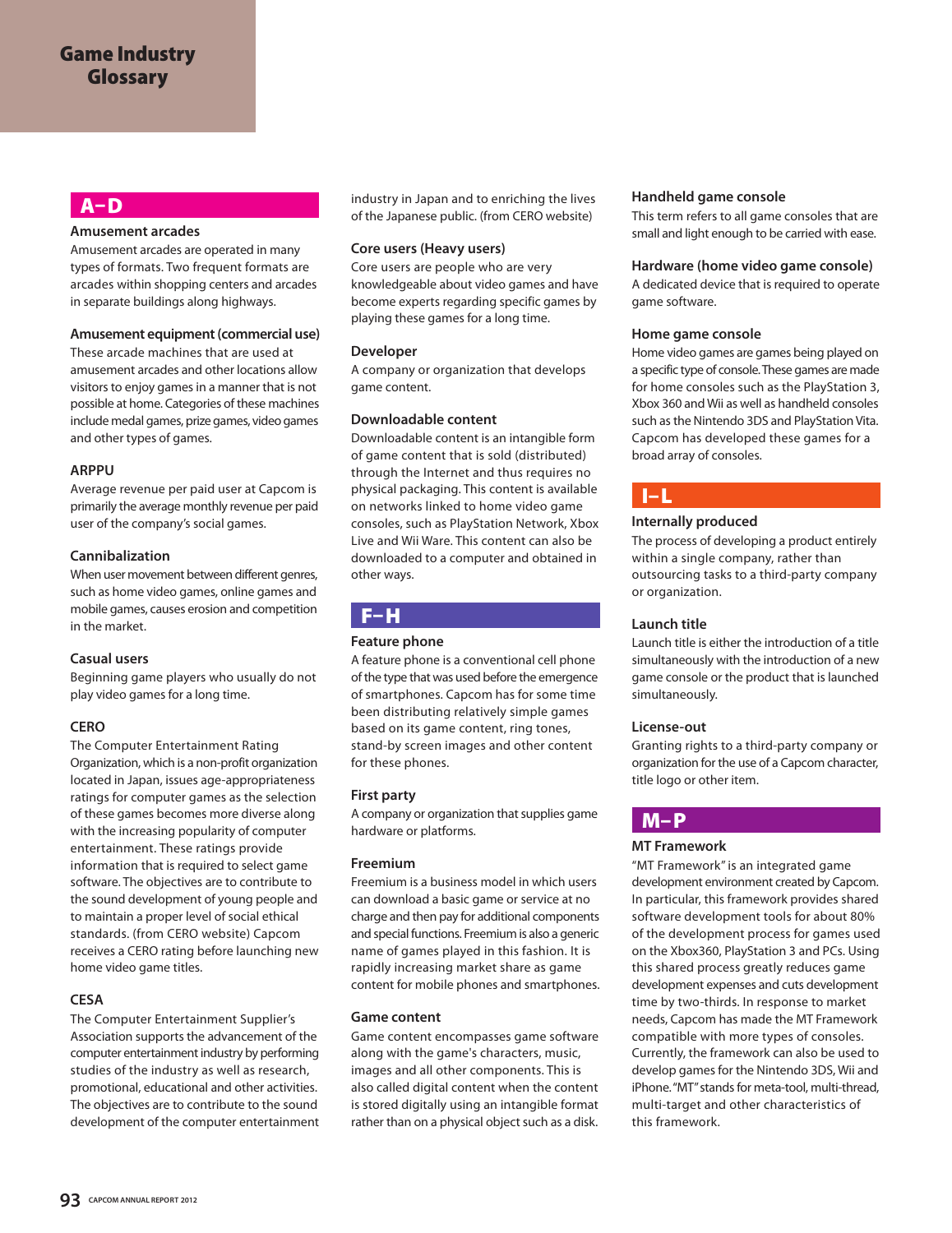#### **Multi-platform**

With the multi-platform approach, game content is supplied for a variety of platforms rather than only a single platform. This makes it possible to reach more people, maximize profitability and reduce the time and cost needed to develop content. This is one of Capcom's core strategies. Furthermore, Capcom uses its exclusive MT Framework, an integrated game development environment, to make the development process more efficient.

#### **Next-generation console**

New types of game consoles are usually released about every five years in the home video game market. These next-generation consoles offer users new functions along with new or additional ways to play games.

### **Original content**

Original content is content created by using completely original elements. There can be no other original story or third-party oversight. Capcom is able to use its content in many ways due to the ability to create a large volume of original game content.

### **Outsourcing**

Outsourcing is the process of placing an order to a third-party company or other organization to develop all or part of a particular product.

### **Packaged software**

This is generally software or media that is sold at stores or on the Internet for use with home video game consoles. Software is sold on DVDs, Blu-ray discs and other media depending on the format of each console.

### **PC online games**

These are games that can be played over the Internet on a PC because they do not require a dedicated game console. Players can play a game along with or against other players via a network of users established by accessing the portal site for that game.

### **Platform**

A platform is the environment required to operate game content. Capcom supplies game content for home video game consoles and PCs as well as for cell phones, smartphones and a steadily increasing number of other devices.

#### **Premium**

A conventional generic name (or common name) used to refer to mobile content service (or mobile phone content service). It refers to a business model designed as a pay-service for a single content or other services, or a fixed monthly rate membership service for game content.

#### **Publisher**

A company or organization that develops and sells game content.

## **R–W**

#### **Rating**

Video games receive age-appropriateness ratings based on the characteristics of each game after undergoing an examination by the CERO (Computer Entertainment Rating Organization). In Japan, all home video games must undergo this examination and display the resulting rating (A, B, C, D or Z) along with the associated precaution icon.

#### **Remake**

The process or updating an older game to utilize the advanced capabilities of a new game console or platform or the updated product itself.

#### **Series**

A game series consists of number of titles based on the same content. This is also called a franchise. Capcom has created many very successful game franchises, including Street Fighter, Resident Evil, Monster Hunters and others.

#### **Single Content Multiple Usage**

Single content multiple usage is a core Capcom strategy in which the company's popular original content is used for home video games as well as for character merchandise, movies and many other uses in order to maximize earnings.

#### **Smartphone**

Smartphones are high-performance, multi-function cell phones that are similar to PCs and can access the Internet. Recent rapid progress with smartphone performance has made these devices a popular platform for playing games.

#### **Social games**

Social games are online games that are played with others by communicating over a network rather than alone. These games are provided over social networking services (SNS) and each game incorporates a link to its respective SNS. The popularity of social games is increasing rapidly on a global scale as people discover this new way to enjoy games.

#### **Software (Home video games, consumer games)**

Software refers to game content that is either incorporated in a game console or installed separately on a computer, cell phone or other device. Software is sold mainly in packages or through Internet downloads.

#### **Spin-off titles**

A title in a game series that, rather than being a pure sequel, uses selected components of the game to create a side story or other new element.

#### **Standing console**

Refers to game console hardware that is set up in a fixed location, usually connected to a TV or monitor.

### **Third party**

A third party is a company or organization that supplies software or game content to the first party.

### **Title**

A title is a particular game or the name of a particular game.

#### **Transition period**

This is the transition period between a current game console and the launch of its next-generation version. Normally, sales of the current game console decrease during this transition period to the next generation.

### **Transplanting**

Transplanting is the process of altering specifications of the original game software so that it can be released again for use on a different platform (game console).

### **Work-in-progress for game software**

This accounting term refers to game software development expenses that are treated as future assets. These expenses are included in the assets section of the balance sheet until the game launch date.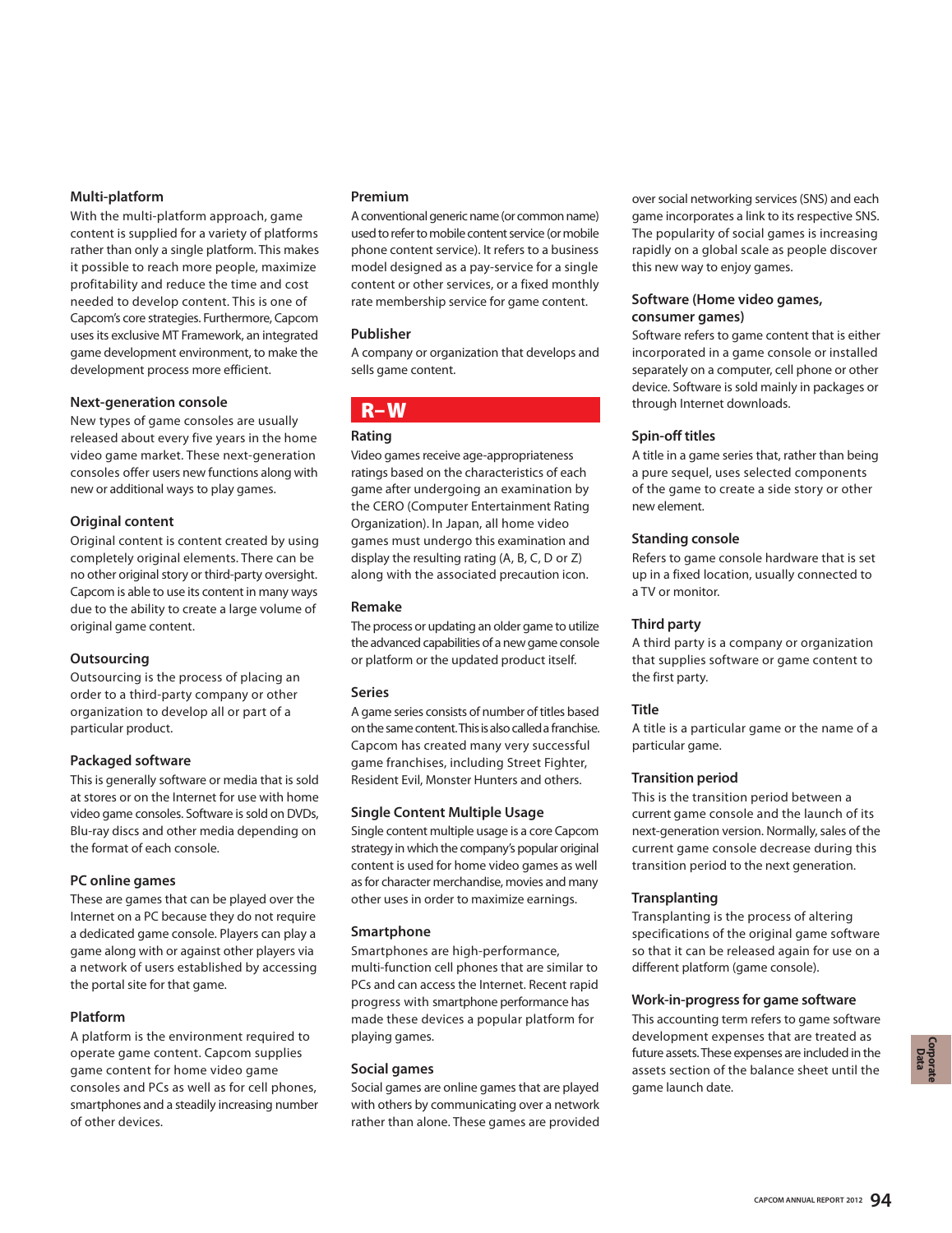### **Stock Data**

| Number of Shares Authorized- | $-150.000.000$ shares |
|------------------------------|-----------------------|
| Number of Shares Issued -    | - 67.723.244 shares   |
| Number of Shareholders -     | -16.963 shareholders  |

#### **Major Shareholders**

| <b>Major Shareholders</b>                                                     | Number of Shares Held   Investment Ratio<br>(in thousands) | (%)   |
|-------------------------------------------------------------------------------|------------------------------------------------------------|-------|
| Japan Trustee Services Bank, Ltd. (Trust Account)                             | 5,772                                                      | 10.02 |
| <b>Crossroad Limited</b>                                                      | 5,276                                                      | 9.16  |
| The Master Trust Bank of Japan, Ltd. (Trust Account)                          | 3,779                                                      | 6.56  |
| NOMURA BANK (LUXEMBOURG) S.A. S/A NOMURA<br>MULTI CURRNCY JP STOCK LEADERS FD | 2.442                                                      | 4.24  |
| Kenzo Tsujimoto                                                               | 2,007                                                      | 3.49  |
| Misako Tsujimoto                                                              | 1,964                                                      | 3.41  |
| Yoshiyuki Tsujimoto                                                           | 1,669                                                      | 2.90  |
| Haruhiro Tsujimoto                                                            | 1,547                                                      | 2.69  |
| Ryozo Tsujimoto                                                               | 1,545                                                      | 2.68  |
| Goldman Sachs & Co. Regular Account                                           | 1,189                                                      | 2.07  |

\* Capcom owns 10,138 thousand stocks as treasury stocks. The stocks owned by the company are excluded from the above list.

### **Stock Price Range**





### **Trading Volume**



## **11 Year Trend of Stock Price and Trading Volume**

|                       | 2002       | 2003       | 2004'       | 2005       | 2006       | 2007        | 2008        | 2009        | 2010        | 2011        | 2012        |
|-----------------------|------------|------------|-------------|------------|------------|-------------|-------------|-------------|-------------|-------------|-------------|
| <b>Stock Price</b>    | 3,470      | 1,033      | ,032        | .047       | ,209       | .692        | 3,400       | .746        | .766        | .590        | 1,891       |
| High                  | 4,460      | 3,860      | ,685        | ,246       | .450       | 2,445       | 3,490       | 3,640       | 2,010       | 1,907       | 2,311       |
| Low                   | 2,400      | 999        | 857         | 884        | 000.       | .110        | .660        | .475        | ,297        | .145        | ,473        |
| <b>Trading Volume</b> | 59,785,000 | 69,891,000 | 109,458,000 | 90,897,000 | 93,992,000 | 137,965,000 | 191,793,900 | 179,636,900 | 181,065,800 | 149,613,900 | 227,386,600 |

(YEARS ENDED MARCH 31)